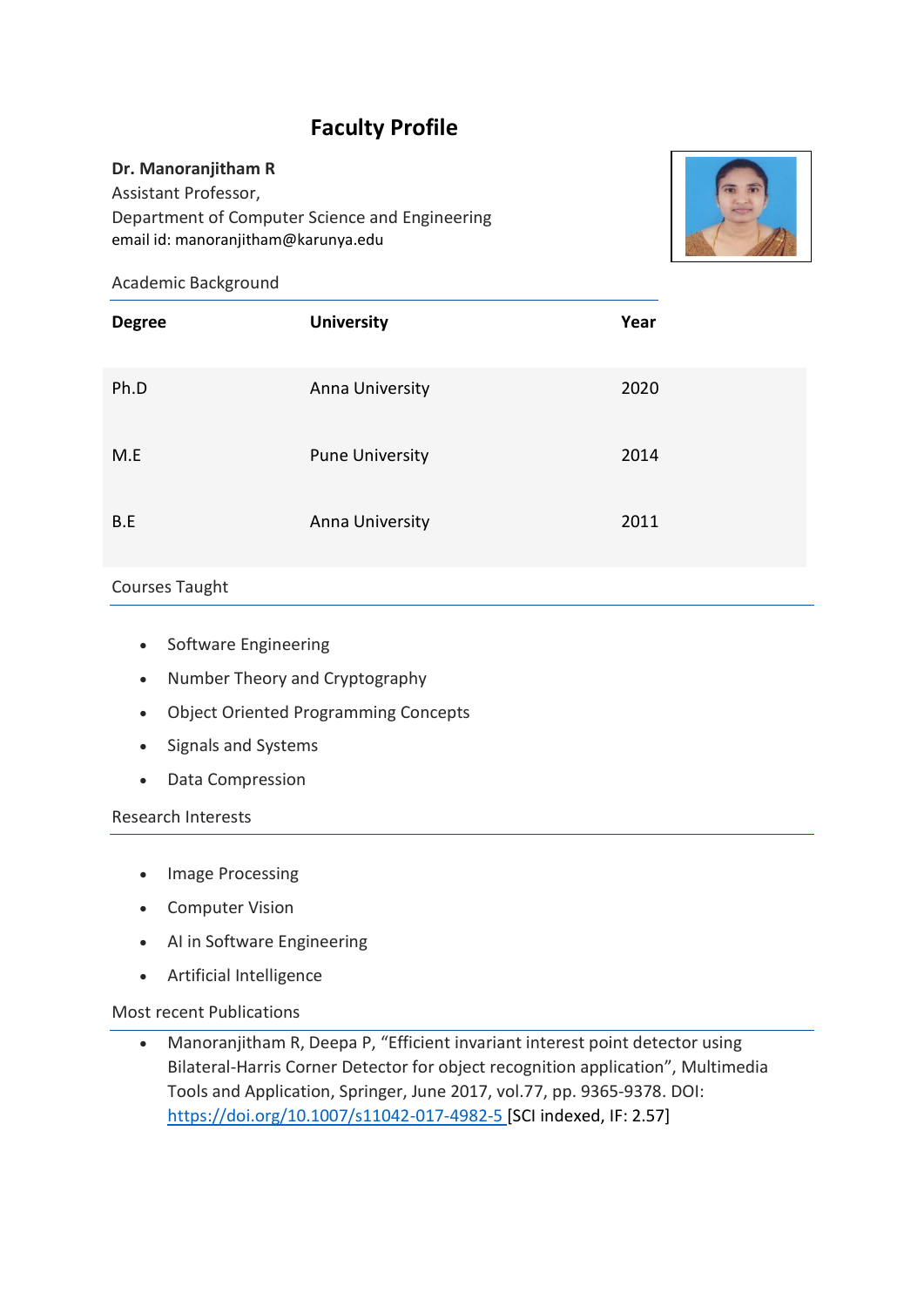- Manoranjitham R, Deepa P, "A Robust Weighted Guided Harris Corner Feature Detector for Invariant Object Recognition Application", International Journal of Pattern Recognition and Artificial Intelligence (IJPRAI) (Submitted)
- Manoranjitham R, Deepa P, "Novel Interest Point Detector using Bilateral-Harris Corner method", International Conference on Advanced Computing and Communication Systems – ICACCS 2017 held at Sri Eshwar College of Engineering, Coimbatore, Tamil Nadu, India from 6th to 7th January 2017.
- Manoranjitham R, Deepa P, "Robust invariant feature detector algorithm with Trilateral and Harris corner point detector", First International Conference on Advances in Electrical and Computer Technologies 2019(ICAECT - 2019), Hotel Aloft, Coimbatore, Tamilnadu, India, during 26-27, April 2019.
- Manoranjitham R and B N Jagdale, presented the paper on "Designing an automation framework to improve the performance of SIP" in Cyber Times International Journal of Technology and Management (CTIJTM 2014), April 2014. ISSN No.: 2278-7518, vol.7, pp.1
- Manoranjitham R, B N Jagdale, "Designing an automation framework to improve the performance of SIP based test suites in PBX feature testing", in 1st IEEE Global Conference on Wireless Computing and Networking (GCWCN 2014), Sinhgad Institute of Technology, Lonavala, India, December 22-24, 2014.

## Projects Guided

- Predicting Bug Fix Time Using Recurrent Networks
- Prediction of Number of Software Faults Based on the Dynamic Selection of Learning **Techniques**
- Similarity Calculation of Executables for Software Plagiarism Detection
- Cartooning an Image Using Bilateral Filter

### Memberships in Professional societies

• NA

Significant achievements:

- Gate Qualified in 2013
- Awarded for demonstrating competence in the completion of Fundamentals of Deep Learning For Multiple Data Types from NVIDIA Deep Learning Institute
- Contributed Reviewer of papers for 8th International Conference on Frontiers of Intelligent Computing: Theory and Applications (FICTA 2020) January 4 - 5, 2020 organized by National Institute of Technology Karnataka, India